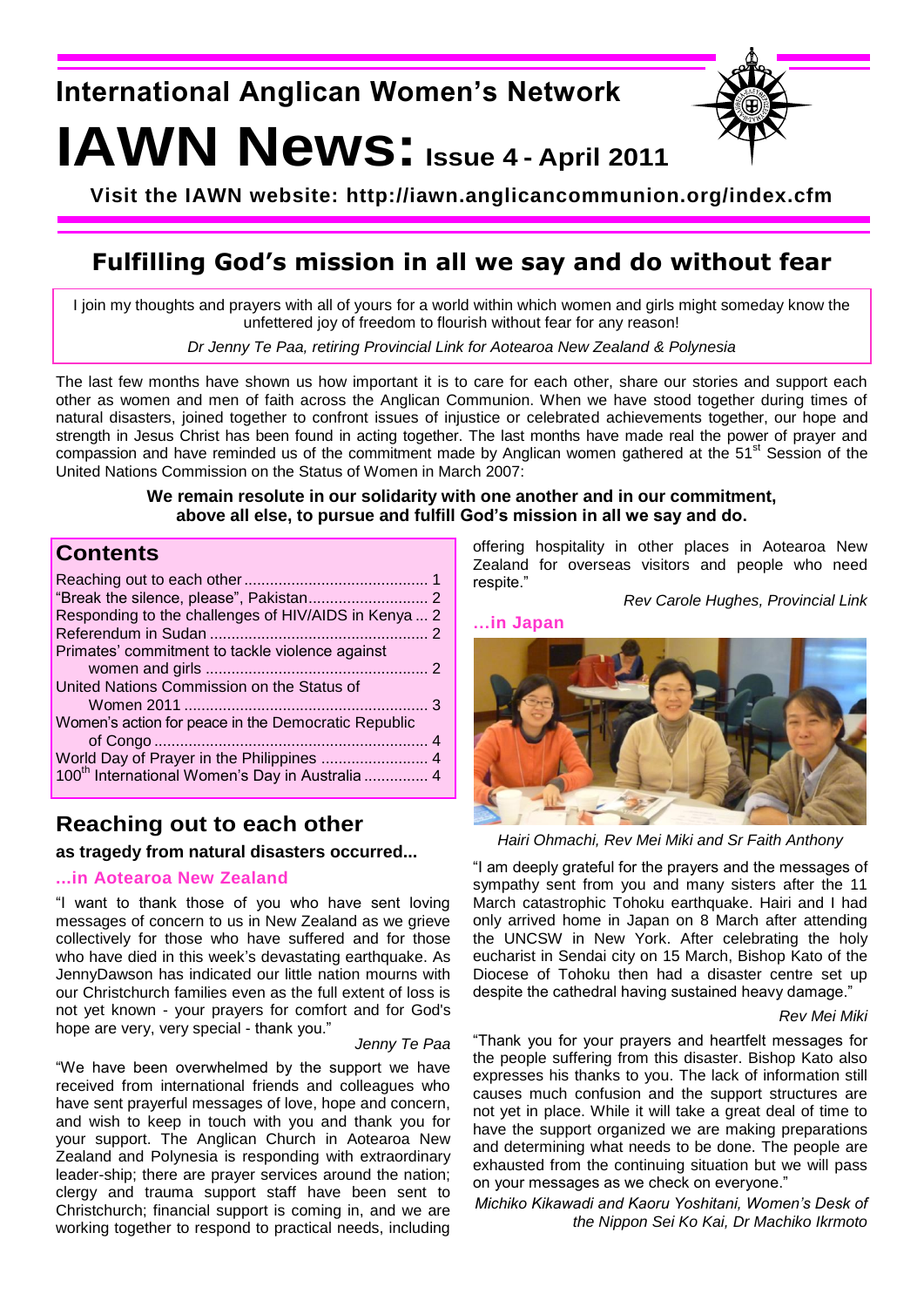## **…and as unrest continues in the Middle East**

"We send you greetings from Jordan and from the Middle East, asking for your continuous prayers at these difficult times. We hope that things will settle well in the end and everything will end up for the Glory of our Saviour."

#### *Leila Diab, Provincial Link*

"Nigel and I are still serving at the chaplaincy in Yemen, although we are actually living in Dubai for the time being as the situation in Yemen has deteriorated. It was very difficult to leave Yemeni friends and colleagues behind who have no option to leave. For the time being we are managing the clinic in Aden from afar, and also providing cover for services in Dubai where the church is in vacancy."

*Rev Catherine Dawkins who is to be ordained as the first woman priest in the Province of Jerusalem & the Middle East in June 2011*

## **"Break the silence, please"**

#### **Advocacy for Christians in minority situations**

Ayra Inderyas, Provincial Link for Pakistan and Steering Group member, has been at the forefront of seeking justice for Aasia Bibi, a Christian woman sentenced to death under Pakistan's blasphemy laws. As part of a group who met with Aasia in November 2010, Ayra is asking for the repeal of the blasphemy laws, fair legal representation for Aasia and for her immediate release.

In a news article "Break the silence, please" Ayra has also reported on the recent killings of prominent liberals in Pakistan who spoke out against the country"s controversial blasphemy laws and the misuse of these laws. There is increasing fear and silence among Pakistani Christians especially in identifying themselves as religious minorities and in any overt criticism of unjust religious laws and policies. "It is time to promote reasoned-based thinking, freedom of speech and accommodation of diverse views." For the full text of Ayra"s article go to

## [www.jang.com.pk/thenews/mar2011-weekly/nos-06-03-](http://www.jang.com.pk/thenews/mar2011-weekly/nos-06-03-2011/she.htm#5) [2011/she.htm#5](http://www.jang.com.pk/thenews/mar2011-weekly/nos-06-03-2011/she.htm#5)

Support and advocacy on behalf of Christians in minority situations was raised by Mrs Clare Amos, Director of Theological Studies at the Anglican Communion Office during the recent Standing Committee meeting, which agreed to encourage further discussion of the issue at the 15<sup>th</sup> Anglican Consultative Council meeting in 2012.

## **Responding to the challenges of HIV/AIDS in Kenya**

*As International Aids Day was marked around the world on 1 December 2010, Rev Rhoda Luvuno Dzombo who is a Project Officer in the Anglican Church of Kenya's Department of Social Services reported on the response of her Church.*

The Anglican Church of Kenya (ACK) has contributed to the reduction of the national prevalence rate from 13% in 2003 to the current 5.9% in 2008, and in the care of more than 2.4 million orphans in the country. The Church has remained in the forefront in the fight against the HIV pandemic in the country by continuing to build the capacity of church leaders to respond to health and HIV

challenges. Regions, dioceses and congregations have been trained to reach out to communities through behavioural change and effective services delivery messages.



Community discussions on gender issues in Meto

The year 2010 saw two projects: "Gender, Religion and HIV - a Christian Response' and 'SAVE and SSDIM' which concentrates on stigma reduction. Challenges and problems still to be addressed include stigma, gender concerns and the increased vulnerability of women and girls, the role of men in prevention, and leadership capacity in church and family.

## **Referendum in Sudan**

*Reported by Provincial Link Harriet Baka who, as a member of Sudanese Network for Democratic elections (SuNDE), was involved in the training of hundreds of domestic observers for the Referendum.*

As the people of Southern Sudan voted for independence on 19 January 2011, many women actively participated in the Referendum. In this transitional time before independence, women continue to work for constitutional reform and are standing for seats in the new parliament. Women have been accessing lands and working in small businesses. The Mothers" Union held workshops to train women in emergency preparedness and in providing help to those people who have been displaced.

## **Primates' commitment to tackle violence against women and girls**

*"This is a great manifestation of our common life" Standing Committee member, Bishop Ian Douglas*

Anglican women across the Communion welcomed the commitment by the Primates at their meeting in Dublin to join and provide leadership in the work to eliminate violence against women and girls. The Primates' Letter to the Churches can be found at

#### [www.aco.org/communion/primates/resources/downloads/](http://www.aco.org/communion/primates/resources/downloads/prim_gbv.pdf) [prim\\_gbv.pdf.](http://www.aco.org/communion/primates/resources/downloads/prim_gbv.pdf)

IAWN Provincial Links and members have ensured that the Letter to the Churches has been widely distributed throughout the Provinces of the Communion and are working with their own leadership to consider "What is already happening in our Church to eliminate genderbased violence? What else needs to happen? How can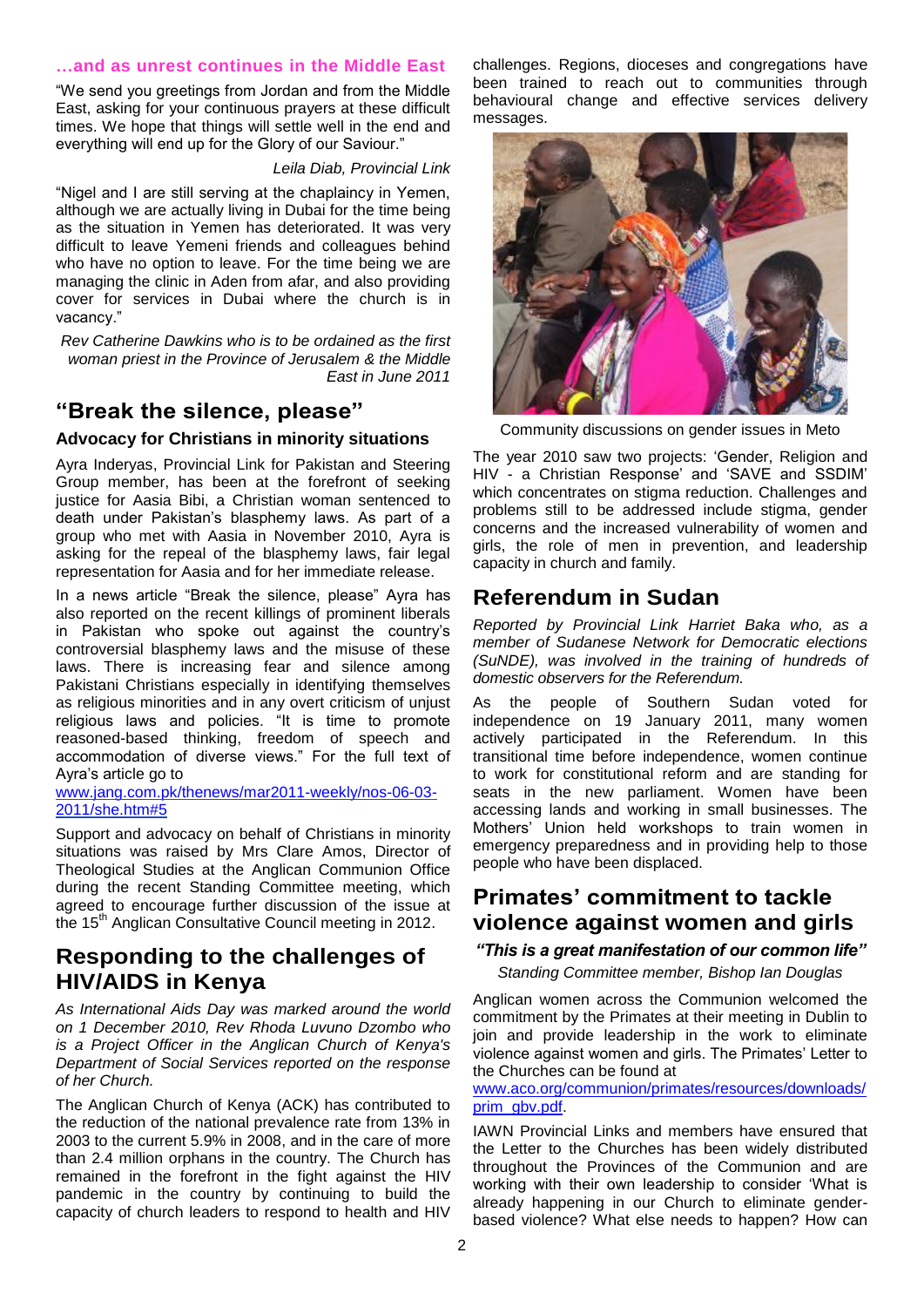that happen? What resources are already available? What other resources do we need?"

Several Links and members have met with their Primate and Bishops to discuss in their own context the implementation of this commitment to eliminate genderbased violence, including building on programmes already in place. The Letter to the Churches has been presented and spoken to at synods, diocesan councils and meetings of bishops as well as being sent to government agencies and theological institutions.

It is clear that each Province has its own setting and will develop its own priorities for this work. Some may be able to work ecumenically, some may be able to influence their wider society through access to their government while others will develop significant programmes of best practice.

All Provinces however will need first to look to themselves – individually and collectively – so that church leadership is no longer compliant, whether by silence, ignorance or active participation, in permitting violence against women and girls to continue. IAWN also is concerned that any theology expressed or taught does not somehow "give permission" to excuse any form of expression of gender-based violence. We look forward to a time when, as Jenny Te Paa writes:

"no-one [would] be permitted to be ordained or to hold leadership positions in any of our church agencies or institutions unless they have undertaken gender justice/anti-violence/appreciative respect for women and girls/equal opportunity type training!"

"I think we need to have a strategy in place which is both preventive and appropriately reactionary otherwise we will simply continue to react and to rage at what seems such an intractable situation for women. Whereas if we were able to assure ourselves of an unavoidable educational presence/requirement for all in ministry then this has the potential of being not only a momentary transformative opportunity in time but it provides also for ongoing influence upon the hearts and minds of all those in leadership roles in ministry – good theological education and training for ministry is after all a lifelong activity and not just a one off experience."

IAWN looks forward to working cooperatively and with intentional long-term strategies to "become the agents of change and the agents of hope" spoken of by Archbishop Rowan Williams at the launch of a Tearfund report *Silent No More* – see: [www.wewillspeakout.org.](http://www.wewillspeakout.org/)

## **United Nations Commission on the Status of Women 2011**

## **– intersection of life and faith**

*Through the efforts of the Anglican Communion Office at the United Nations (ACOUN) and The Episcopal Church's Anglican Women's Empowerment (AWE), 80 Anglican women and girls from around the Communion gathered around this year's meeting of the UN Commission on the Status of Women in New York, 22 February to 4 March 2011.*

The Theme for this year"s meeting was: "Access and participation of women and girls to education, training, science and technology, including for the promotion of women"s equal access to full employment and decent work'.

The review theme was: "Elimination of all forms of violence and discrimination against the girl child".

Once again, this year"s attendance around UNCSW by Anglican women and girls highlighted the role of our Church in understanding, advocating for, and taking direct action with respect to the Millennium Development Goals (especially MDG 3: "Promote gender equality and empower women', and the Beijing Platform for Action (BPfA). As Gospel-based documents, our knowledge and implementation of them ensure our participation in God"s mission across the world. The comments below remind us of the many ways in which Anglicans from around the Communion can be partners in this task.

*Caroline Christie, USA, member of the ACOUN group and the Girl's Caucus reported on behalf of the girl delegates*:

"The ability of girls to access science, technology, engineering and mathematics (STEM) education is critical for women and girls if they are to participate fully in their communities. When girls (and women) can take up employment opportunities in all areas, they are able independently to provide for their families and themselves regardless of their life situations. This positive model empowers the whole community to counteract the cycle of poverty. Yet, even in communities where women have employment opportunities a discrepancy still exists.

"Equal access will be achieved by ensuring:

- strong government and community policies and programmes
- targeted financial resources
- female professional role models
- gender-sensitive educational facilities and curricula
- freedom from violence, including traditional practices
- positive community attitudes about the place and value of girls
- rehabilitation and re-integration programmes for girls and women"

#### *Naomi Langley, England, accompanied eight girl students*:

"This experience, especially with the advocacy training, has changed the girls' lives. When we go home, they plan to lobby for the issue of girl-child trafficking and prostitution as it will pertain to the 2012 Olympics in London.

They are starting to brainstorm about writing letters to Parliament, linking up to NGOs and getting their whole school activated. The women of AWE have been energizing and empowering models."

#### *Rev Alicia Sibeann, Philippines*:

"Being here with all of you at AWE is actually an empowerment in itself. Listening to stories of women from around the world is very moving for me. I come from a culture of women's silence and shame.

"How can you be empowered if you are told to shut up even by your mother? We must tell our stories. And thanks to my experience here, I will go back and focus on the girl-child. This has been missing in our advocacy, but now I will always include it. I am so blessed to be here."